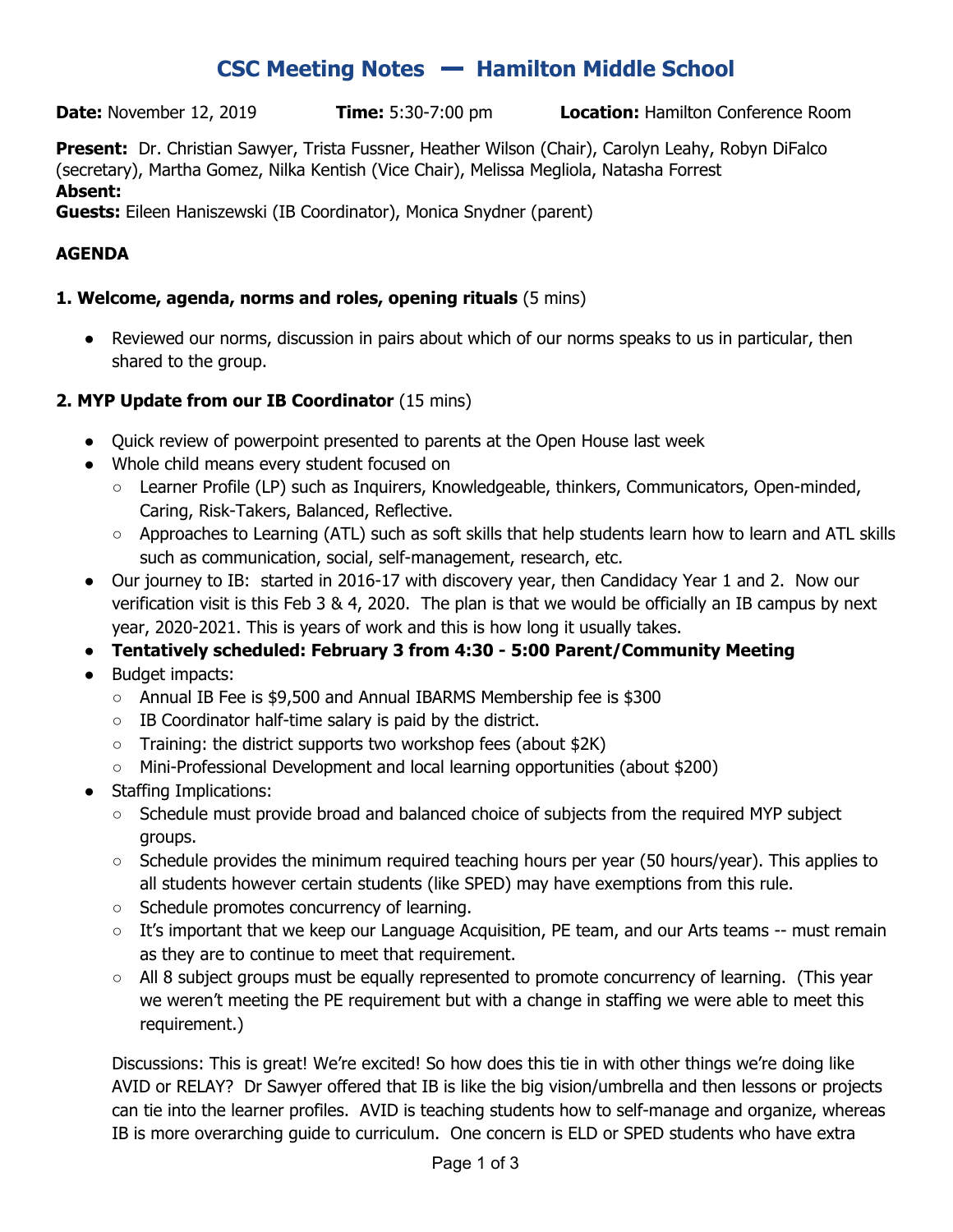classes to support their needs but then these students don't get electives. Answer is that the goal is to get those students integrated into elective classes because their support needs are being met during core classes. Another answer is to encourage those students to work hard to test out of ACCESS with those electives as an incentive; and also an opportunity to remind families about before and after school programs/activities that are available here at Hamilton.

## **3. Collaboration around UIP (Unified Improvement Plan)** — Overview of strategy (10)

- MIS 1 (Major Improvement Strategy 1) : Create a more inclusive community through culturally responsive teaching and learning and culture -- teaching staff are currently focused around a book on this topic.
- MIS 2: Increase math achievement and growth
- MIS 3: Improve rigor of literacy teaching and learning

**"Look Fors" document:** after our last district visit, we spent weeks looking at student achievement data, anecdotal data and here is our focus:

#### **Rigor:**

- **Look For 1: Rigorous Text** aligned to standards during independent practice (independent practice can be collaborative. It is when students apply the concepts being learned)
- **Look For 2:** During independent practice, **100% of students are engaged** in the rigorous task
- **Look For 3:** During independent practice, teacher is effectively **monitoring student work**.

### **Culture:**

- **Look For 1: Scholar Success Center** effectively provides a space and system for students to re-group and restore with teacher. We are piloting this system that we learned from Holm Elementary. This is a "teacher-assigned removal space" and a student is removed from class (for severely disruptive behavior) to work with the Mental Health Team. This involves our Restorative Justice Coordinators and other support staff to help the student get refocused and reintegrated into the class. (Currently we don't have an ISS or In-School Suspension because of current staffing gap vs In-School Intervention (ISIR) is with a licensed teacher to work with that student one-on-one. So we're currently offering parent shadowing as an alternative way to get the family involved because having family involvement is a game-changer for that student's behavior school.
- Look For 2: [sorry, didn't catch this from the powerpoint]
- Look For 3: [sorry, didn't catch this from the powerpoint]
- We're trying to accomplish all this by December.

**4. UIP MIS 1: Title I Parent Engagement Input** (15) — Carolyn gives overview of this, shares overview of activities that we want to use funding for, and seeks input from CSC

- Federal funding and Title 1 status is based on our % of Free & Reduced Lunch (FRL) students last year. Last year Hamilton was about 60-something %. This year we're at 72% FRL.
- Hamilton has 42% of students who meet "Direct Certification" which is students at the highest level of poverty. [Direct certification is <sup>a</sup> process of certifying eligible children for free meals without the need for household applications, based on the fact that households are already receiving Supplemental Nutrition Assistance Program (SNAP) benefits.]
- The Title 1 funds are used to upgrade the entire educational program of the school and to serve all students in order to raise academic achievement.
- 1% of the District's Title 1 budget will be distributed to schools for parent & guardian involvement.